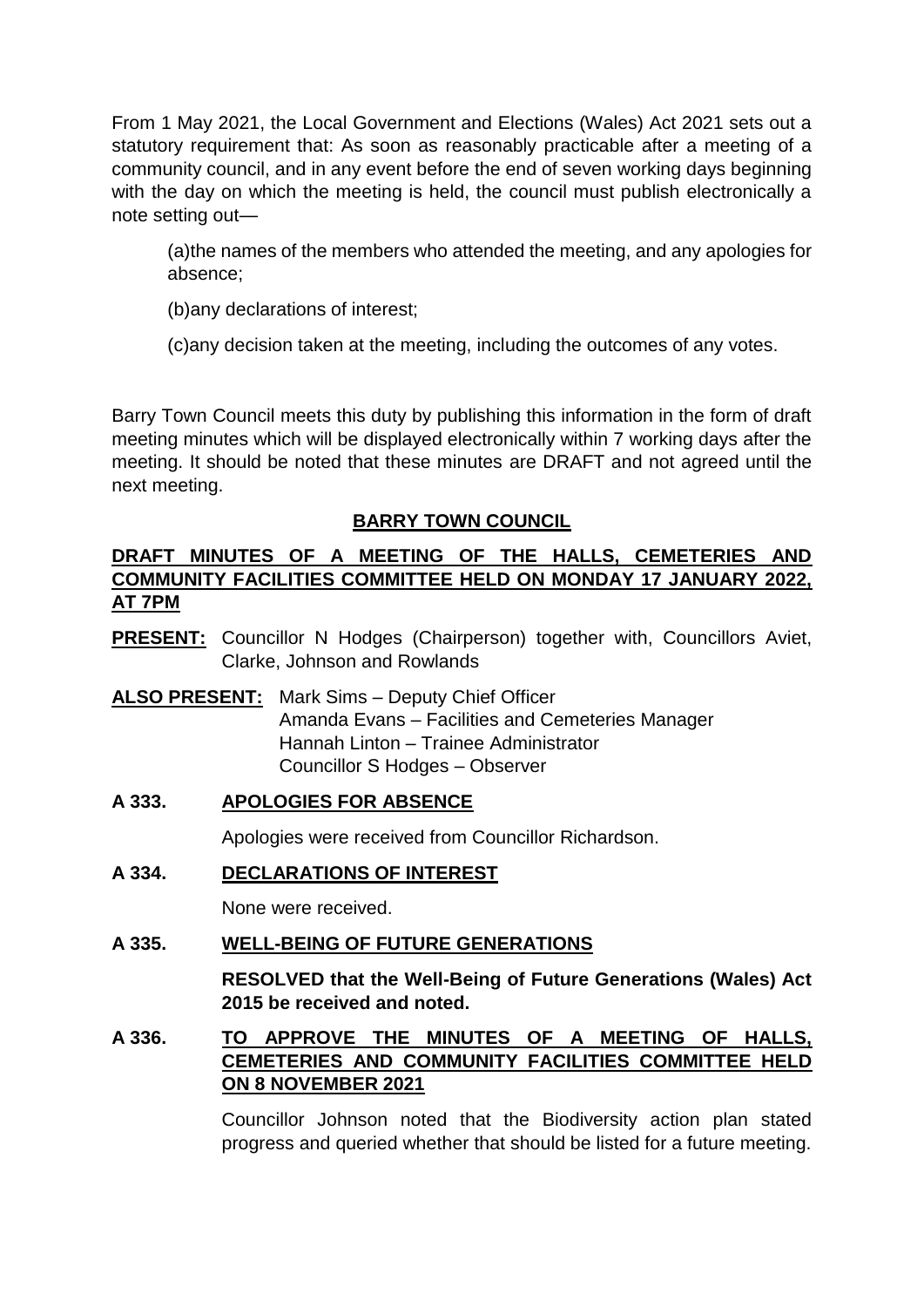The Deputy Chief Officer confirmed that the Biodiversity Action Plan would indeed be updated in a future meeting.

### **RESOLVED:**

- **1) That the minutes be amended to update the Biodiversity Action Plan progress be updated at a future meeting.**
- **2) That the minutes of the Halls, Cemeteries and Community Facilities Committee held on 8 November 2021 be approved and signed as a correct record once amendment had been made.**

# **A 337. BUDGET MONITORING REPORT TO 31 DECEMBER 2021**

**RESOLVED that the Budget Monitoring Report to 31 December 2021 were received and noted.** 

# **A 338. PROJECTS & ACHIEVEMENTS 2017 – 2022**

The Facilities and Cemeteries Manager noted that the projects and achievements over the last 5 years have been really strong and the committee have managed to complete a lot even whilst restriction from Covid-19 were in place.

The Chair noted that the gardens throughout were wonderful and Lewis Tiley had done an excellent job with repurposing materials for them.

Councillor Johnson suggested that the Council promote the work the Halls, Cemeteries and Community Facilities Committee had completed throughout the last 5 years. He also noted that the Cemetery is one of Wales' nicest and should be promoted across the Council's social media and website.

The Chair concurred and noted that since the last election the committee had achieved everything they intended and more that was set out, with thanks to all Officers, Staff and Councillors. He noted that the Cemetery is nicer, more interesting and is personal to many and also a lovely public space. The Chair agreed with Councillor Johnson that the good news should be promoted and shared with the Town and thank them for their support, he suggested a general press release for the public should be submitted.

Councillor Johnson second that suggestion.

Councillor Nugent-Finn noted that the Cemetery, Facilities and surrounding areas had recently transformed from the continuous dedication from the staff and noted that the Cemetery and gardens were now a welcoming space. She extended her personal thank you for everyone involved.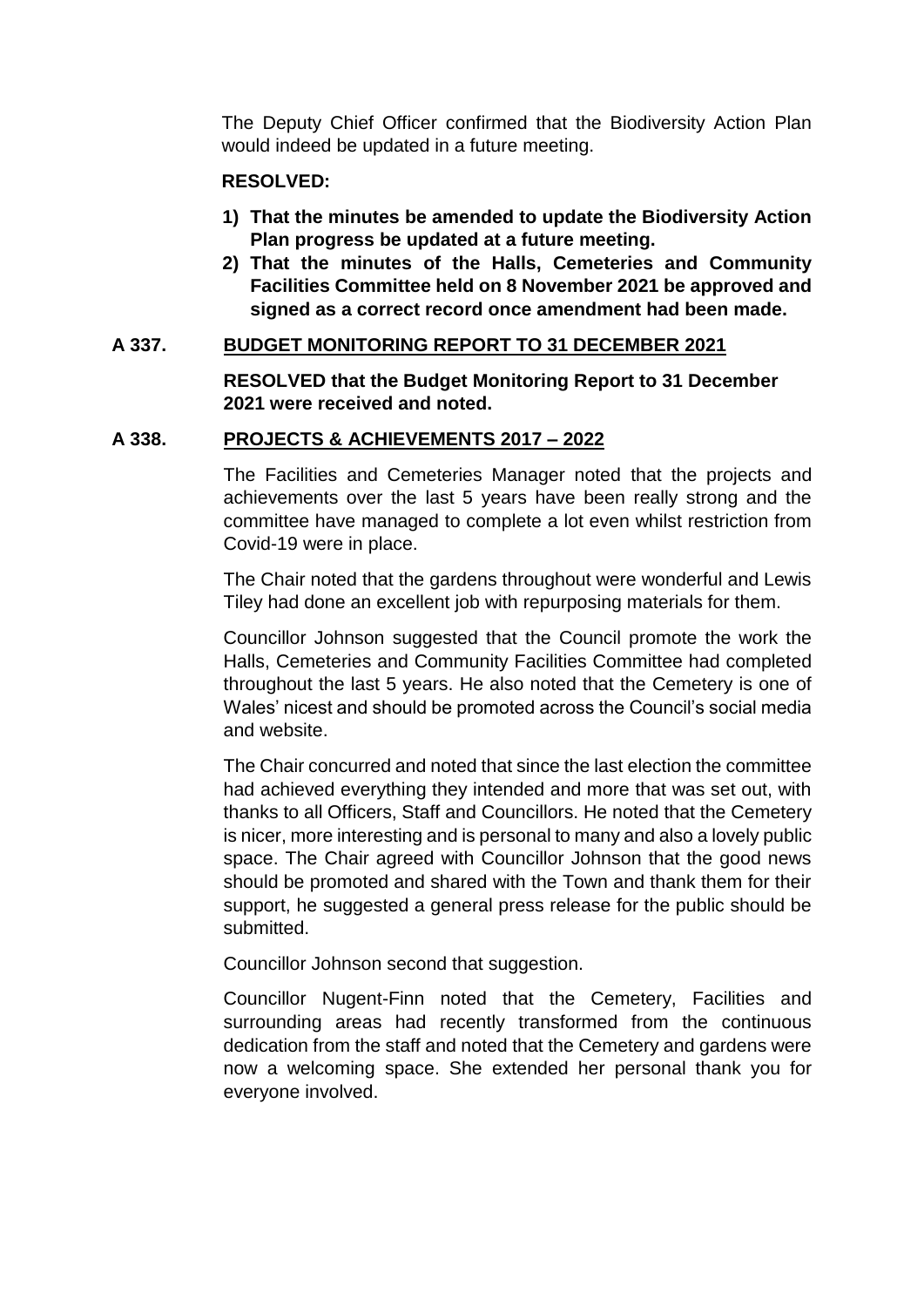### **RESOLVED:**

- **1) That a press release of the Projects and Achievements from the committee over the last 5 years be promoted.**
- **2) That the Projects and Achievements 2017 – 2022 report was received and noted.**

# **A 339. FACILITIES UPDATE**

The members received a report providing an update on the Pioneer Hall and Cemetery Approach Community Centre, the Facilities and Cemeteries Manager updated members noting that during the current restriction parties have been postponed or cancelled but still continuing to have good feedback.

The Chair suggested updated the current poster to note the price freeze on the halls for this year, to help advertise the price and the two properties the Council manage.

# **RESOLVED:**

- **1) That the poster for both Pioneer Hall and Cemetery Approach Community Centre are updated to promote the price freeze on the hire fee at £60.00 for this year.**
- **2) That the Facilities Update report was received and noted.**

### **A 340. TRANSFER OF EXCULSIVE RIGHT OF BURIAL (1284 – 1300)**

**RESOLVED that the Transfer of Exclusive Right of Burial (1284 – 1300) were granted to those named on each transfer request.** 

# **A 341. GRANTS OF EXCLUSIVE RIGHT OF BURIAL (13846 – 13855 INCLUSIVE)**

**RESOLVED that the Grants of Exclusive Right of Burial (13846 – 13855 inclusive) were granted to those named on the interment forms.** 

#### **A 342. DATE OF NEXT MEETING**

The Chair noted that the next scheduled meeting would be agreed at the Council's Annual Meeting in May however suggested that an extraordinary meeting may be required before the Annual Meeting of Council on 17 May 2022.

**RESOLVED that the next scheduled meeting will be agreed at the Council's Annual Meeting in May however an extraordinary meeting may be required before the Annual Meeting of Council on 17 May 2022.**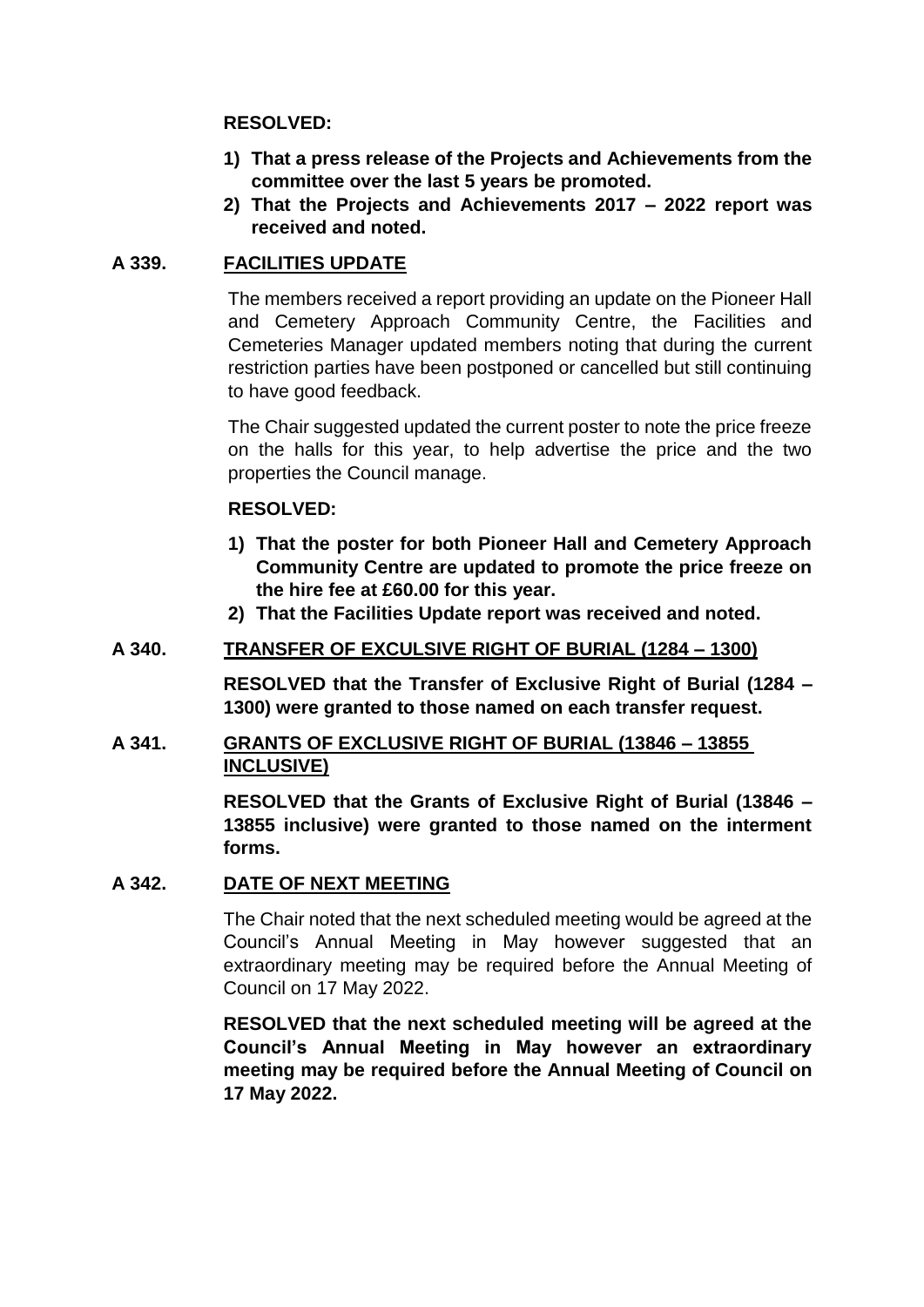#### **A343. EXCULSION OF PRESS AND PUBLIC**

**RESOLVED that in accordance with section 1(2) of the Public Bodies (Admission to Meetings) Act 1960, in view of the confidential nature of the business about to be transacted, it is advisable in the public interest that the press and public are excluded from the remainder of the meeting.**

#### **A 344. FENCING**

The Facilities and Cemeteries Manager noted that a letter was received from the resident and the Council have straightened the fencing and provided a safe guard.

Councillor Rowlands stated that both the resident and Council believed that option 2 would satisfy both parties involved, with ECO plugs being used to stop any further growth from the tree stump and would continue with the option if the committee approved.

The Chair concurred that the committee were all in agreement with using option 2, ECO plugs to prevent further growth from the tree stump.

#### **RESOLVED That the two fence bars causing an obstruction and posing a health and safety risk be removed, leaving everything else in situ and to ECO plug the two remaining tree stumps.**

#### **A 345. HONEY**

The report provided members with an update on the options to the future honey that can be obtained.

The Facilities and Cemeteries Manager noted that the report provided a lot of information and asked the committee to consider how they would want to continue.

The Chair noted that the Bees were the main priority originally and welcomed member's opinions on the subject.

Councillor Johnson interjected that the bees were introduced to help with the Cemeteries Biodiversity and noted if the Council were to sell the honey, it would take time and money to pay the staff involved for the production. He stated his opinion would be to keep the bees for populating and pollinating, helping keep the Green Flag Award obtained for many more years to come.

Councillor Aviet agreed that the bees should be left as is to help with the Biodiversity.

**RESOLVED that the committee agreed to keep the bees for the biodiversity and leave them to populate and pollinate.**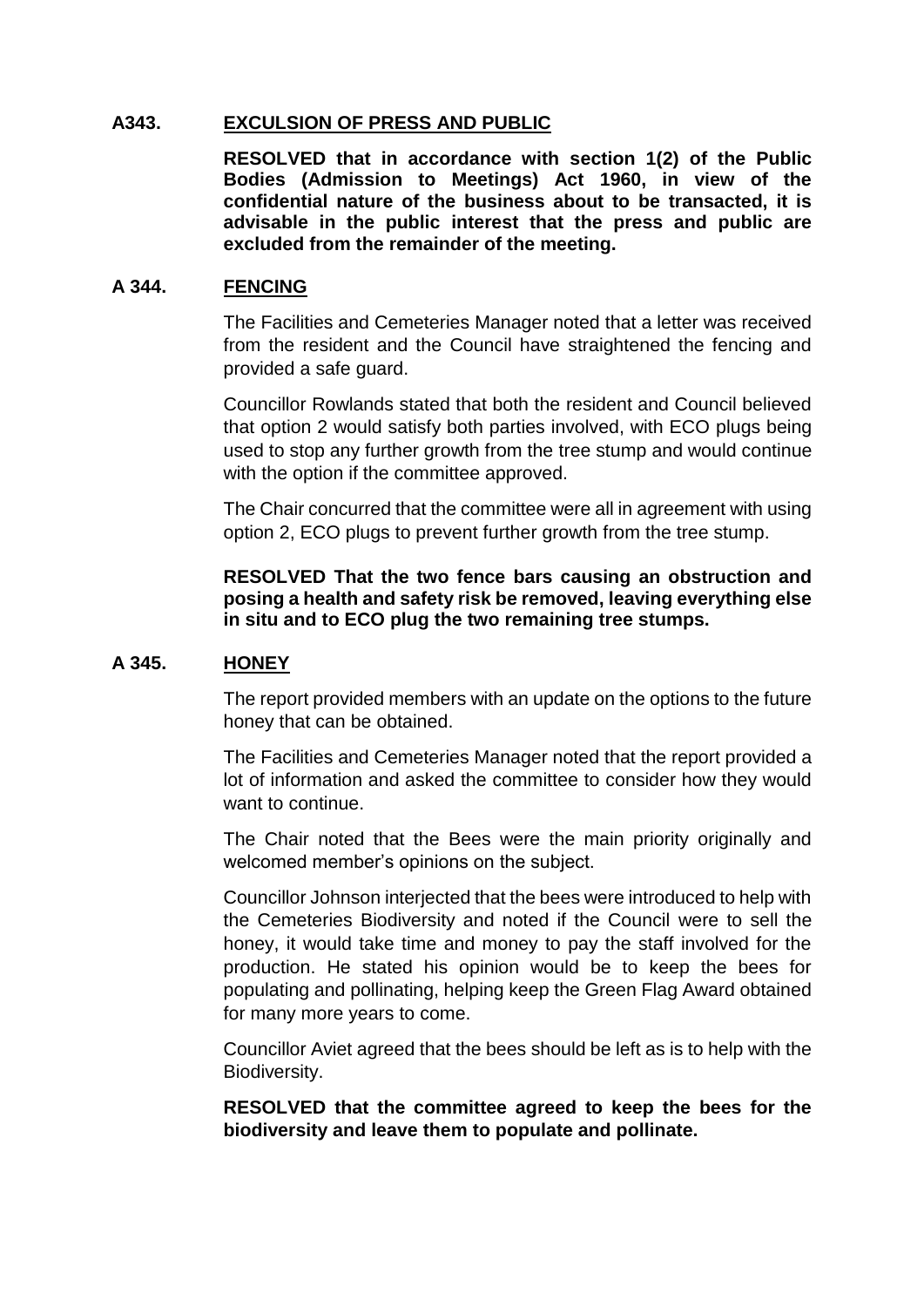# **A346. MERTHYR DYFAN CEMETERY**

A report was provided to members with an update on Merthyr Dyfan Chapel, the Facilities and Cemeteries Manager apologised to the committee for the delay in costings for the repairs and noted that Lapider had picked up on cracks and their costs are noted in the report.

The Chair noted that the issues noted were all weather bearing and the repairs were inevitable, he queries when the work would be completed.

The Facilities and Cemeteries Manager noted she would have to obtain an additional two quotes and would report back to the committee at the next meeting.

Councillor Johnson inquired how the making safe and preserving of the headstones at Merthyr Dyfan Cemetery were going.

The Facilities and Cemeteries Manager updated the Committee noting that the inspection programme was going strong and should be completed within the initial timescale. The older orphaned headstones over 1.5m have all been checked and the making safe of these headstones was almost completed.

**RESOLVED that the Facilities and Cemeteries Manager would obtain an additional two quotes to present to the Halls, Cemeteries and community Facilities Committee at the next meeting held and the report was received and noted.** 

#### **A347. PORTHKERRY CEMETERY**

The committee received a report updating them on Porthkerry Cemetery, the Facilities and Cemeteries Manager noted that the Vale of Glamorgan Council had received correspondence with regards to the fees advising that they would not cover the triple fees for burials in Merthyr Dyfan Cemetery for Rhoose residents. The Facilities and Cemeteries Manager stated that Porthkerry had only two plots remaining.

Councillor Johnson stated that the Vale of Glamorgan Council are responsible for Porthkerry Cemetery, noting the space available was provided in the letters to the Vale of Glamorgan Council sent over time and time again. He noted that if the Vale of Glamorgan Council haven't looked into the issue, it is up to the Vale of Glamorgan Council to cover the costs of burials that take place in Merthyr Dyfan Cemetery, Barry. Councillor Johnson also noted that residents outside of Barry have not paid for the upkeep of Merthyr Dyfan Cemetery throughout the years.

The Chair concurred that both Councils have been updated and suggested responding that the triple fees would continue.

Councillors Clarke and Johnson second that suggestion.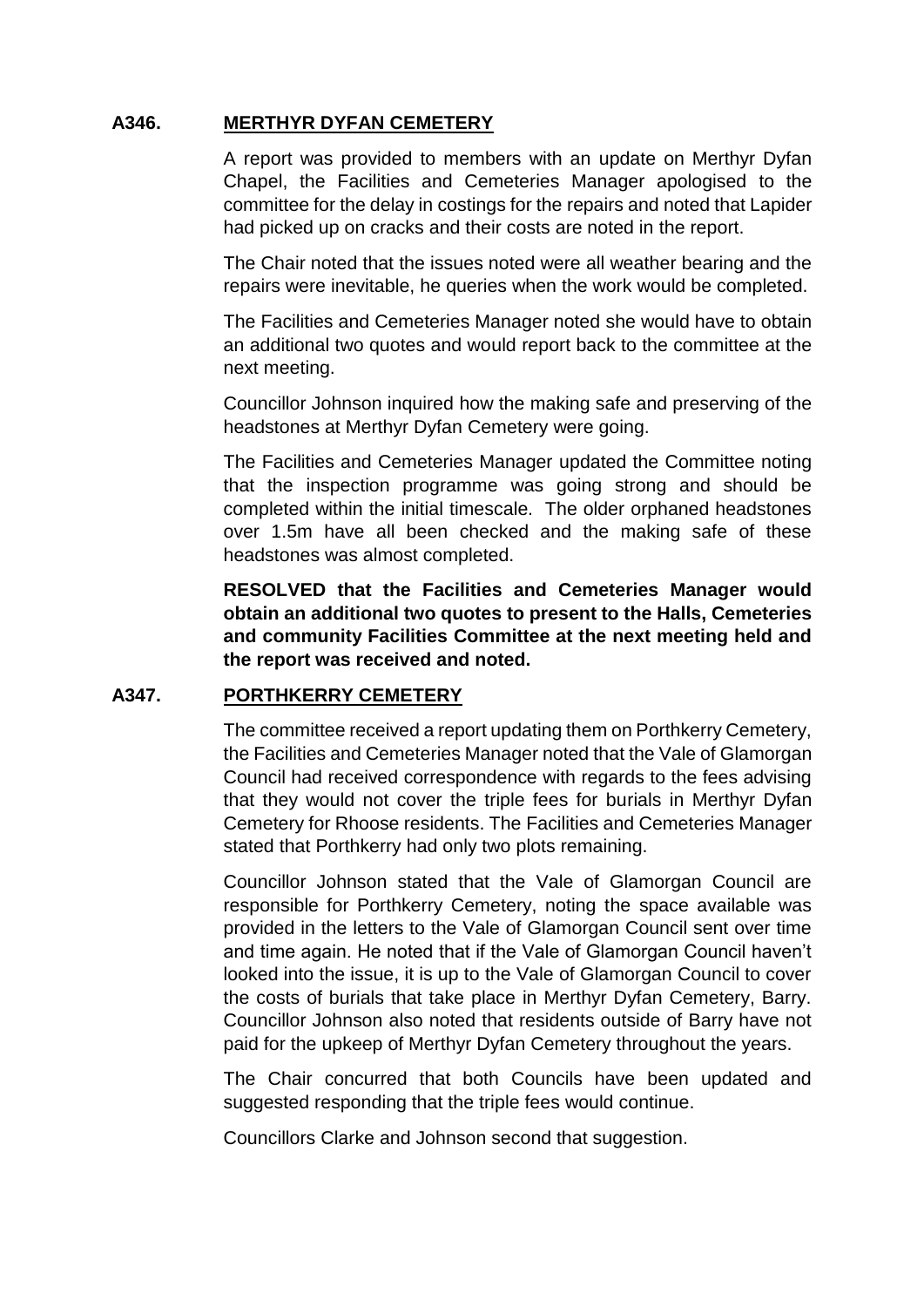**RESOLVED that the Halls, Cemeteries and Community Facilities Committee respond to the Vale of Glamorgan noting that the nonresident fee will continue to be in place for non-residents.** 

# **A 348. BARRY SEA CADETS**

The report provided notified members of the Halls, Cemeteries and Community Facilities Committee of the request from the Barry Sea Cadets, the Facilities and Cemeteries Manager explained that the Barry Sea Cadets wanted to reduce the monthly cost for the hire of the Pioneer Hall due to the Covid restrictions and not being able to continue in their own hall.

Councillor Johnson noted that in the report it stated that they hadn't received any Covid grant support, when as a Council had continuously provided grant support with others available. He noted his uncertainty of dropping the prices when funding was available to help pay for things such as accommodation fees for organisations.

Councillor Rowlands agreed and suggested advising the organisation of the grants available to them with a direct list, he noted his discomfort to lowering the price and if grants weren't provided to the Barry Sea Cadets look into to why.

**RESOLVED that the Deputy Chief Officer direct the Barry Sea Cadets to the grants available for them to cover the Pioneer Hall hire fees.** 

### **A 349. EPC REPORTS**

A report was provided to members produced by Lapider relating to the Environmental Performance Certification (EPCs) for the Merthyr Dyfan Cemetery Chapel, Merthyr Dyfan Cemetery Lodge and the Pioneer Hall.

The Deputy Chief Officer recommended that the Carbon Neutral Environment Plan be deferred to after the elections for the new administration to decide for inclusion within the budget for 2023/2024.

Councillor Johnson agreed with deferring the plan for the new administration to approve with costings and reports being provided in the future.

The Chair concurred with deferring the plan until after the election and to seek more information on costings and funding.

**RESOLVED that the Halls, Cemeteries and Community Facilities Committee will defer the decision on the EPC surveys until after the election for the new administration to approve.**